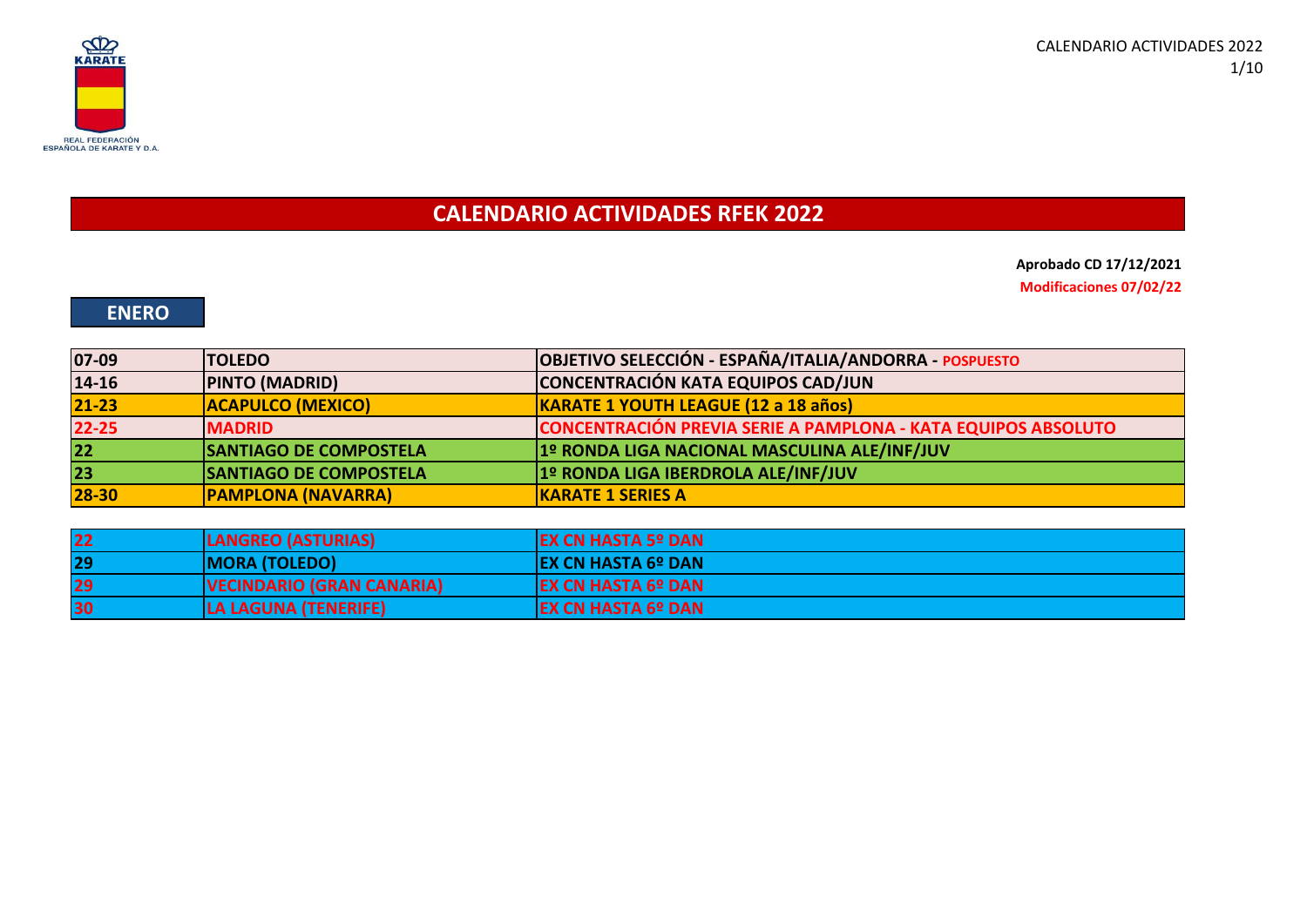

## **FEBRERO**

| $11 - 13$ | <b>MADRID</b>              | <b>CONCENTRACIÓN KUMITE ABSOLUTO MASCULINO</b>                         |
|-----------|----------------------------|------------------------------------------------------------------------|
| $12 - 13$ | <b>IMADRID</b>             | <b>CURSO INSTRUCTOR GOSHIN</b>                                         |
| 14-16     | <b>MADRID</b>              | <b>CONCENTRACIÓN KUMITE FEMENINO PREVIA P-LEAGUE - EMIRATOS ÁRABES</b> |
| $14 - 20$ | <b>ON-LINE</b>             | <b>CURSO ACREDITACIÓN COACH RFEK</b>                                   |
| 18-20     | <b>ANDORRA</b>             | <b>OBJETIVO SELECCIÓN</b>                                              |
| 18-20     | FUJAIRAH (EMIRATOS ÁRABES) | <b>KARATE 1 PREMIER LEAGUE</b>                                         |
| 26        | <b>ALICANTE</b>            | 1º RONDA LIGA NACIONAL MASCULINA ABSOLUTA/CADETE/PARA-KARATE           |
| 27        | <b>ALICANTE</b>            | 1º RONDA LIGA IBERDROLA ABSOLUTA/CADETE/PARA-KARATE                    |

| 05 | <b>MURCIA</b>         | <b>EX CN HASTA 6º DAN</b>  |
|----|-----------------------|----------------------------|
| 19 | <b>UGENA (TOLEDO)</b> | <b>IEX CN HASTA 5º DAN</b> |
| 27 | <b>SANTANDER</b>      | <b>EX CN HASTA 6º DAN</b>  |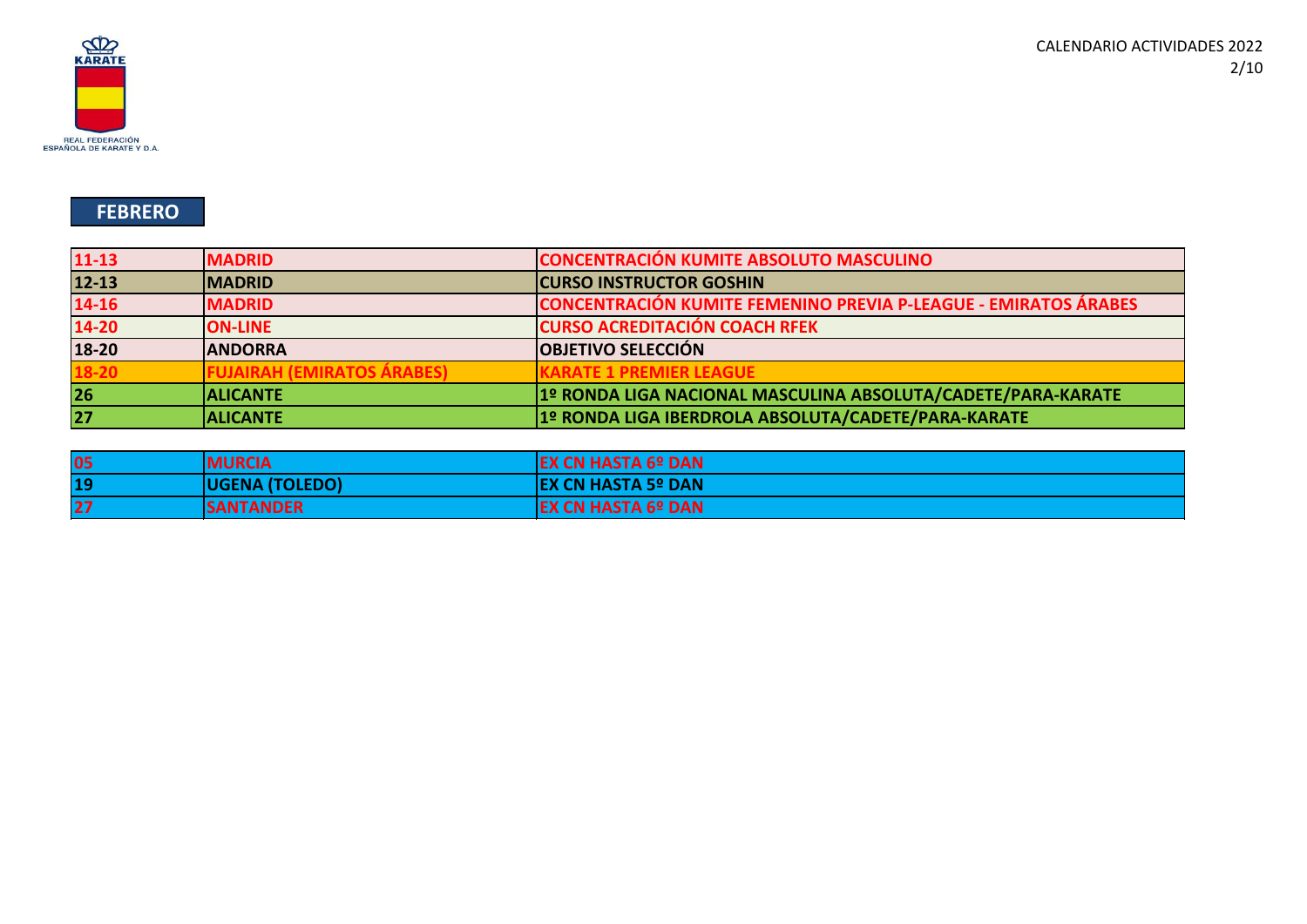

### **MARZO**

| 12             | <b>PAIS VASCO</b> | <b>CURSO DE FORMACIÓN Y EXÁMENES DE GOSHIN</b>                 |
|----------------|-------------------|----------------------------------------------------------------|
| $18 - 20$      | <b>IASTURIAS</b>  | <b>OBJETIVO SELECCIÓN</b>                                      |
| 20             | <b>ION LINE</b>   | <b>CURSO JUECES DE GOSHIN</b>                                  |
| $25 - 26 - 27$ | <b>LOGROÑO</b>    | <b>CAMPEONATO DE ESPAÑA ABSOLUTO</b>                           |
|                |                   | <b>VI CAMPEONATO DE ESPAÑA PARAKARATE</b>                      |
| $27 - 29$      | <b>IMADRID</b>    | CONCENTRACIÓN PREVIA SERIE A SALZBURGO - KATA EQUIPOS ABSOLUTO |

| 13    | <b> VALENCIA</b> | <b>IEX CN HASTA 3º DAN</b> |
|-------|------------------|----------------------------|
| 19    | <b>ISEVILLA</b>  | <b>IEX CN HASTA 6º DAN</b> |
| 19    | <b>BURGOS</b>    | <b>IEX CN HASTA 6º DAN</b> |
| 19-20 | <b>IMADRID</b>   | <b>IEX CN HASTA 6º DAN</b> |
| 20    | <b>BARCELONA</b> | <b>EX CN HASTA 5º DAN</b>  |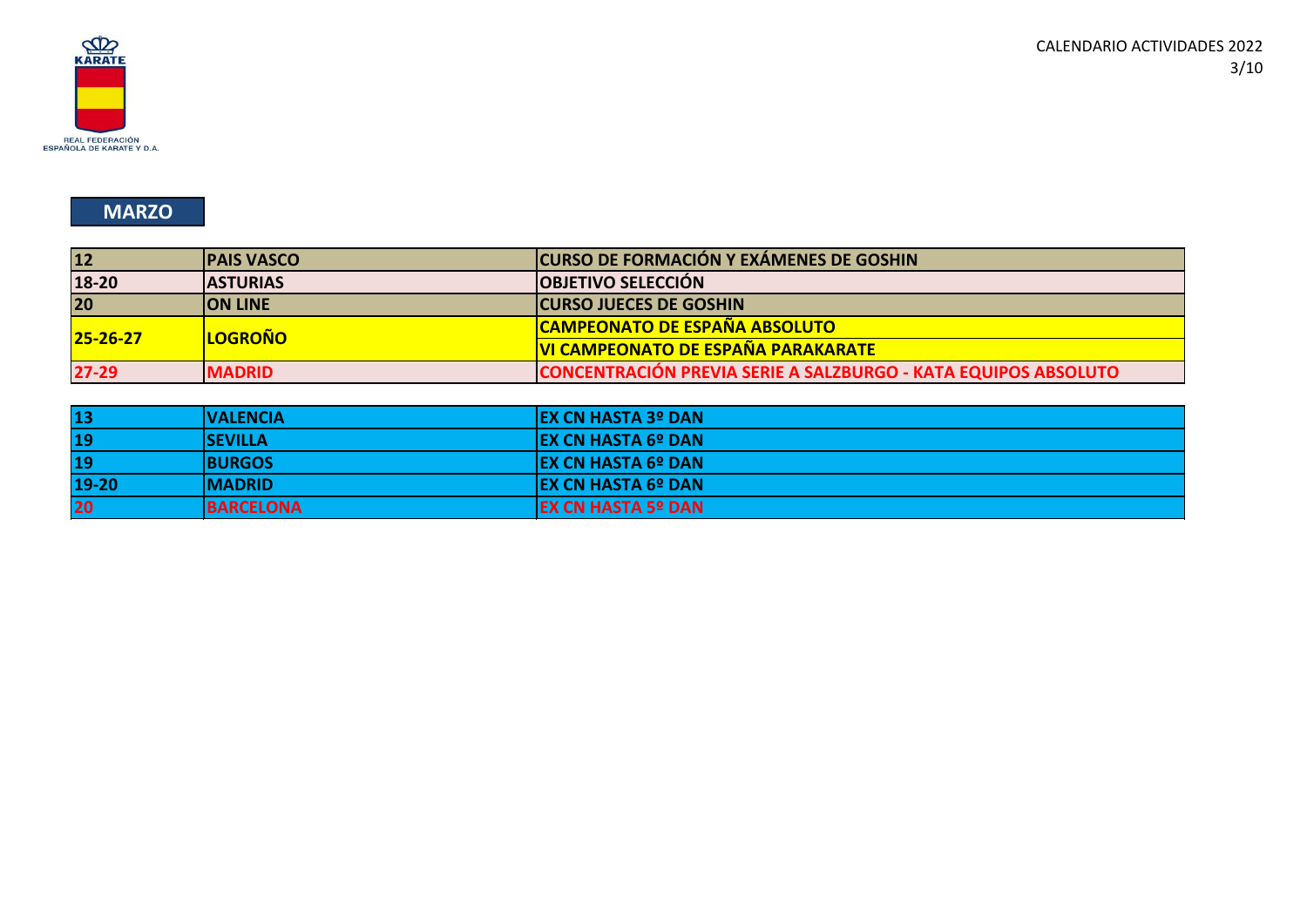

### **ABRIL**

| $01 - 03$   | <b>TOLEDO</b>                         | <b>OBJETIVO SELECCIÓN - ESPAÑA/ITALIA/CROACIA/ANDORRA</b> |
|-------------|---------------------------------------|-----------------------------------------------------------|
| 01-03       | <b>MADRID</b>                         | <b>CONCENTRACIÓN KATA EQUIPOS CAD/JUN</b>                 |
| $ 01 - 03 $ | <b>SALZBURGO (AUSTRIA)</b>            | <b>KARATE 1 SERIES A - POSPUESTA</b>                      |
| $04-10$     | <b>ON-LINE</b>                        | <b>CURSO ACREDITACIÓN COACH RFEK</b>                      |
| 09          | <b>SIN DESIGNAR</b>                   | 1ª RONDA LIGA NACIONAL MASCULINA JUNIOR/SUB-21            |
| 10          | <b>SIN DESIGNAR</b>                   | 1ª RONDA LIGA IBERDROLA JUNIOR/SUB-21                     |
| $ 09-10 $   | <b>MADRID</b>                         | CURSO DE FORMACIÓN Y EXÁMENES DE GOSHIN                   |
| $14 - 17$   | <b>TORRELAVEGA (CANTABRIA)</b>        | II COPA DE ESPAÑA DE ESTILOS INTERNACIONAL                |
| $16-19$     | <b>MADRID</b>                         | CONCENTRACIÓN KATA PREVIA PREMIER LEAGUE - OPORTO         |
| $17 - 19$   | <b>MADRID</b>                         | CONCENTRACIÓN KUMITE PREVIA PREMIER LEAGUE - OPORTO       |
| 22-23-24    | <b>CORDOBA</b>                        | <b>CAMPEONATO DE ESPAÑA INFANTIL</b>                      |
| $22 - 24$   | <b>OPORTO (MATOSINHOS - PORTUGAL)</b> | <b>KARATE 1 PREMIER LEAGUE</b>                            |
| $29 - 30$   | <b>MURCIA</b>                         | <b>CAMPEONATO DE ESPAÑA UNIVERSITARIO</b>                 |
| 29/04-01/05 | <b>LIMASSOL (CHIPRE)</b>              | <b>KARATE 1 YOUTH LEAGUE (12 a 18 años)</b>               |

| .<br><b>16</b><br>- - -<br>.<br>______ |  |
|----------------------------------------|--|
|----------------------------------------|--|

**11 al 17 de abril - SEMANA SANTA**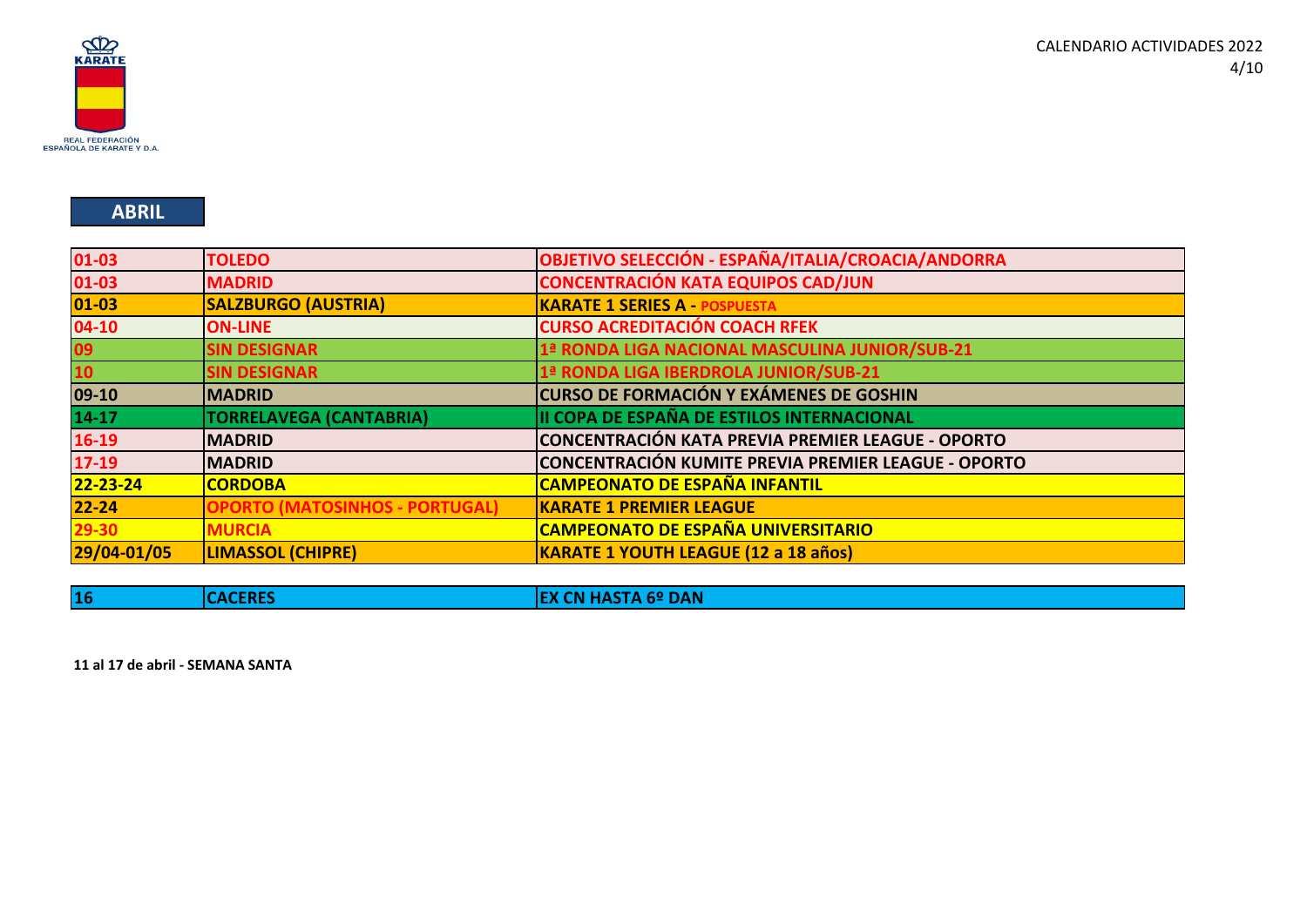

### **MAYO**

| $07 - 08$ | JARAIZ DE LA VERA (CÁCERES) | VI CAMPEONATO DE ESPAÑA DE VETERANOS                      |
|-----------|-----------------------------|-----------------------------------------------------------|
| 09-11     | <b>MADRID</b>               | <b>CONCENTRACIÓN KUMITE PREVIA PREMIER LEAGUE - RABAT</b> |
| $13 - 15$ | <b>RABAT (MARRUECOS)</b>    | <b>KARATE 1 PREMIER LEAGUE</b>                            |
| $18-22$   | <b>IMADRID</b>              | CONCENTRACIÓN CPTO. EUROPA ABSOLUTO                       |
| 19-22     | <b>IMADRID</b>              | CONCENTRACIÓN CPTO. EUROPA PARA-KARATE                    |
| $25 - 29$ | <b>GAZIANTEP (TURQUÍA)</b>  | <b>CAMPEONATO DE EUROPA ABSOLUTO</b>                      |
| $25 - 29$ | <b>GAZIANTEP (TURQUÍA)</b>  | CAMPEONATO DE EUROPA PARA-KARATE                          |
| $27 - 29$ | <b>MADRID</b>               | <b>CONCENTRACIÓN PRE-EUROPEO KUMITE CAD/JUN/SUB21</b>     |
| 28        | <b>ON LINE</b>              | <b>CURSO ARBITRAJE GOSHIN</b>                             |

|  |  | w.<br>ш | $\cdots$<br>$-$ prints |
|--|--|---------|------------------------|
|--|--|---------|------------------------|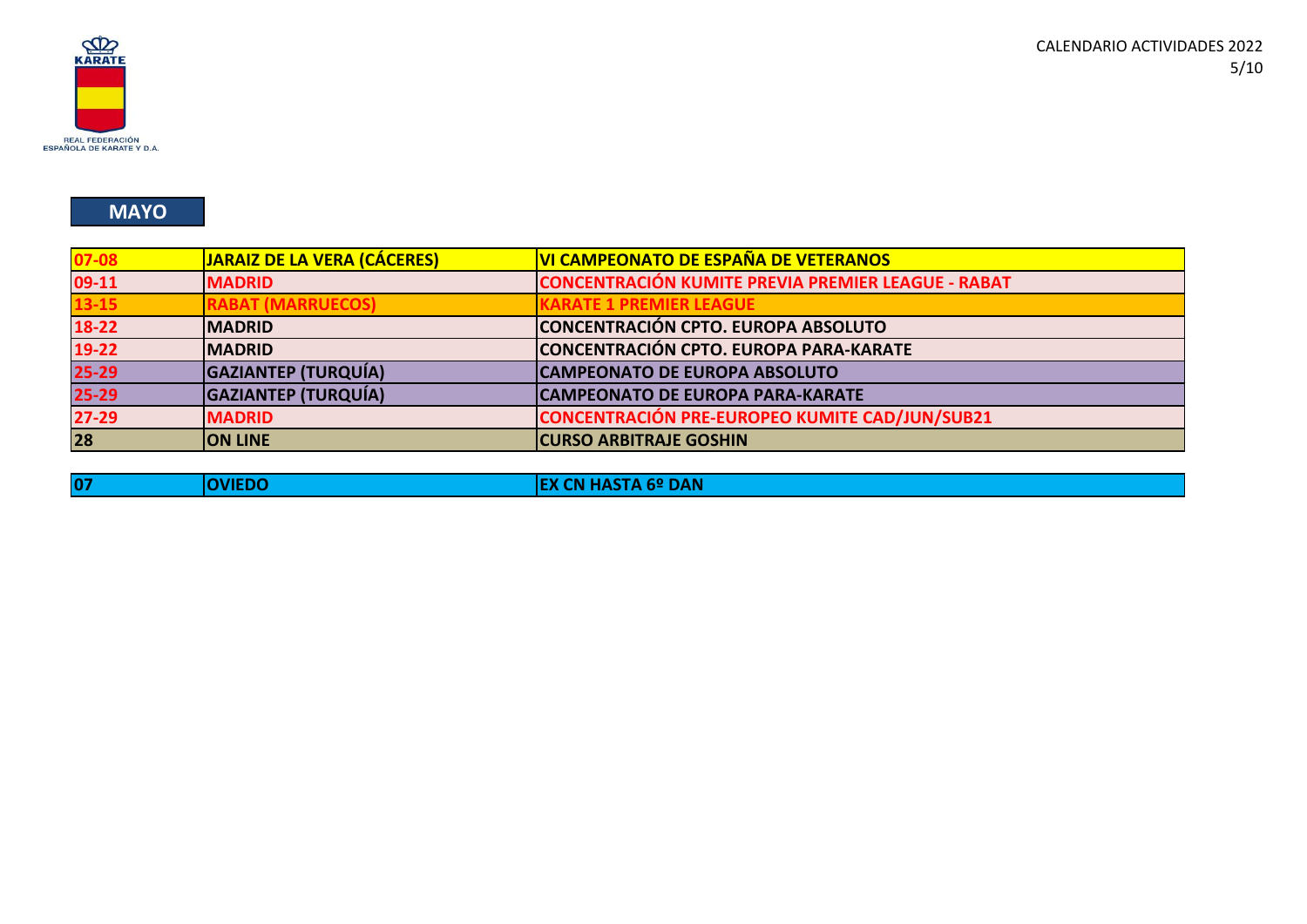

### **JUNIO**

| $04 - 05$ | <b>MADRID</b>                 | <b>EX CN HASTA 5º DAN</b> |
|-----------|-------------------------------|---------------------------|
| 11        | <b>CIUTADELLA (MENORCA)</b>   | <b>EX CN HASTA 4º DAN</b> |
| 11        | <b>MELILLA</b>                | <b>EX CN HASTA 4º DAN</b> |
| $12$      | <b>MURCIA</b>                 | <b>EX CN HASTA 6º DAN</b> |
| 25        | <b>VALLADOLID</b>             | <b>EX CN HASTA 8º DAN</b> |
| 25        | <b>HERENCIA (TOLEDO)</b>      | <b>EX CN HASTA 5º DAN</b> |
| <b>25</b> | <b>SANTIAGO DE COMPOSTELA</b> | <b>EX CN HASTA 6º DAN</b> |
| 25        | <b>VALENCIA</b>               | <b>EX CN HASTA 8º DAN</b> |
| 26        | <b>RECAS (TOLEDO)</b>         | <b>EX CN HASTA 5º DAN</b> |
| 26        | <b>SANTANDER</b>              | <b>EX CN HASTA 6º DAN</b> |
| 26        | <b>EL CASAR (GUADALAJARA)</b> | <b>EX CN HASTA 6º DAN</b> |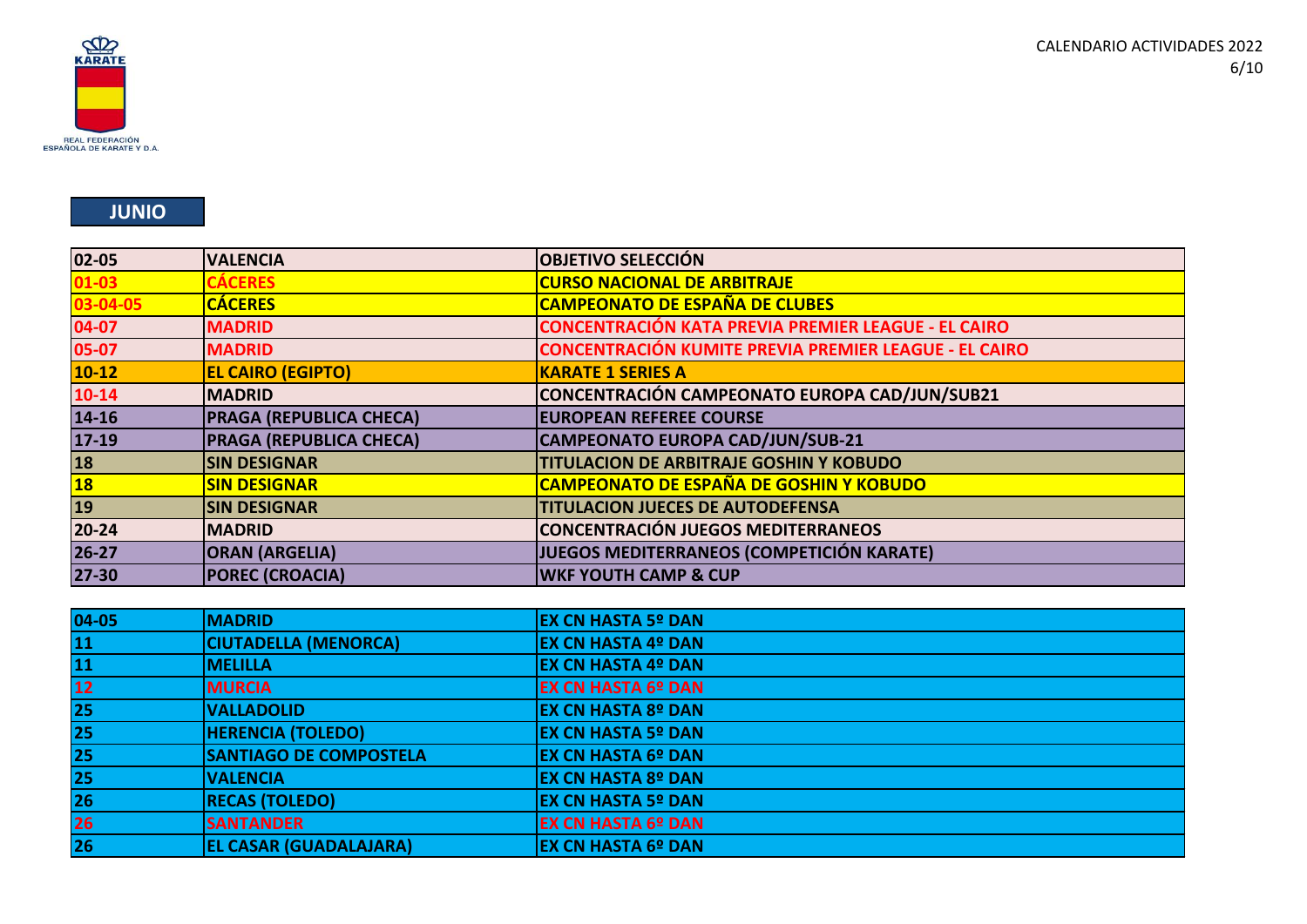

## **JULIO**

| S.C.        | <b>TOLEDO</b>           | <b>VIII CAMPAMENTO DE VERANO R.F.E.K.</b>  |
|-------------|-------------------------|--------------------------------------------|
| $ 01 - 03 $ | <b>POREC (CROACIA)</b>  | KARATE 1 YOUTH LEAGUE (12 a 17 años)       |
| 01-05       | <b>IMADRID</b>          | <b>CONCENTRACIÓN WORLD GAMES</b>           |
| 08-09       | <b>BIRMINGHAM (USA)</b> | <b>WORLD GAMES (COMPETICIÓN DE KARATE)</b> |
| 08-10       | A ESTRADA (PONTEVEDRA)  | <b>CONCENTRACIÓN PARA-KARATE</b>           |
| $14 - 17$   | <b>CALI (COLOMBIA)</b>  | <b>ICOPA IBEROAMERICANA</b>                |
| $21 - 24$   | <b>MADRID</b>           | <b>CONCENTRACIÓN KATA EQUI. CAD/JUN</b>    |

| $\begin{array}{c}\n 02 \\ \hline\n 02\n \end{array}$ | <b>JEREZ DE LA FRONTERA</b>     | <b>EX CN HASTA 6º DAN</b> |
|------------------------------------------------------|---------------------------------|---------------------------|
|                                                      | <b>VALDEPEÑAS (CIUDAD Real)</b> | <b>EX CN HASTA 5º DAN</b> |
| $\overline{03}$                                      | <b>CEBOLLA (TOLEDO)</b>         | <b>EX CN HASTA 5º DAN</b> |
|                                                      | <b>BARCELONA</b>                | <b>EX CN HASTA 5º DAN</b> |
| 09<br>09<br>16                                       | <b>OVIEDO</b>                   | <b>EX CN HASTA 5º DAN</b> |
|                                                      | <b>LOGROÑO</b>                  | <b>EX CN HASTA 6º DAN</b> |
| $16-17$                                              | <b>MADRID</b>                   | <b>EX CN ALTOS GRADOS</b> |
| $16-17$                                              | <b>TENERIFE-LANZAROTE</b>       | <b>EX CN HASTA 6º DAN</b> |
|                                                      | <b>ZARAGOZA</b>                 | <b>EX CN HASTA 4º DAN</b> |
| 23<br>23<br>23                                       | <b>UGENA (TOLEDO)</b>           | <b>EX CN HASTA 5º DAN</b> |
|                                                      | <b>BILBAO</b>                   | <b>EX CN HASTA 7º DAN</b> |
| $\overline{24}$                                      | <b>TOLEDO</b>                   | <b>EX CN HASTA 5º DAN</b> |

# **AGOSTO**

| $20 - 26$ | <b>CAR LOS ALCÁZARES (MURCIA)</b> | <b>CONCENTRACION PRETEMPORADA KATA ABSOLUTO</b> |
|-----------|-----------------------------------|-------------------------------------------------|
| 28-30     | <b>MADRID</b>                     | CONCENTRACIÓN KATA PREVIA PREMIER LEAGUE - BAKU |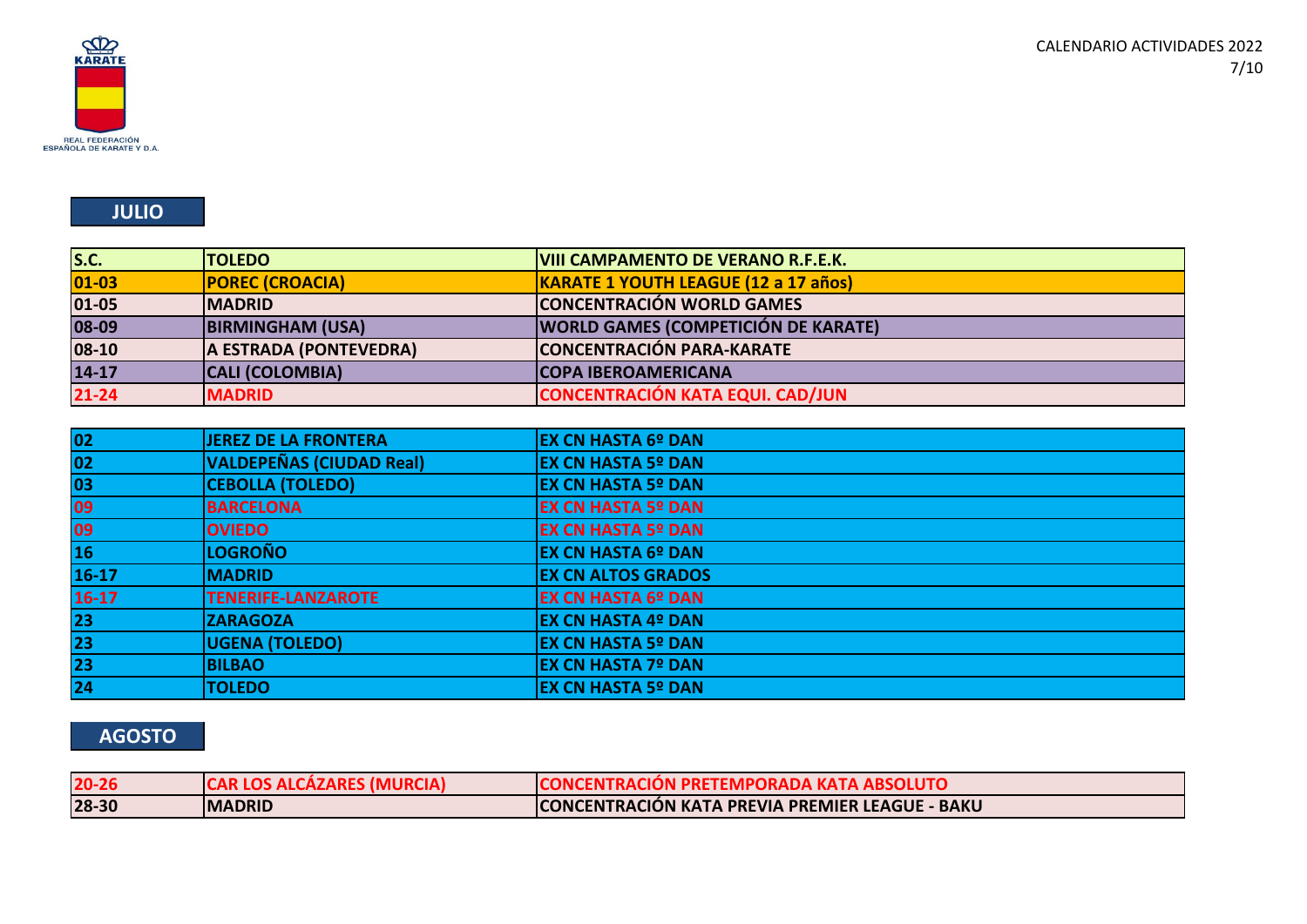

## **SEPTIEMBRE**

| 02-04           | <b>MADRID</b>            | <b>CONCENTRACIÓN KUMITE CAD/JUN/SUB21</b>      |
|-----------------|--------------------------|------------------------------------------------|
| $ 02 - 04 $     | <b>BAKU (AZERBAIYAN)</b> | <b>KARATE 1 PREMIER LEAGUE</b>                 |
| $08-11$         | <b>MADRID</b>            | <b>CONCENTRACIÓN KATA CAD/JUN/SUB21</b>        |
| $12 - 18$       | <b>ON-LINE</b>           | <b>CURSO ACREDITACIÓN COACH RFEK</b>           |
| $17 - 18$       | <b>IMADRID</b>           | <b>CURSO DE EXPERTO DE GOSHIN</b>              |
| $23 - 25$       | <b>FEMUCO (CHILE)</b>    | <b>KARATE 1 SERIES A</b>                       |
| 24              | <b>MÁLAGA</b>            | 2º RONDA LIGA NACIONAL MASCULINA JUNIOR/SUB-21 |
| $\overline{25}$ | <b>MÁLAGA</b>            | 2º RONDA LIGA IBERDROLA JUNIOR/SUB-21          |

| $ 0\rangle$ | IPALMA DEL RIO                | <b>IEX CN HASTA 6º DAN</b> |
|-------------|-------------------------------|----------------------------|
| 09          | <b>ISANTANDER</b>             | IEX CN HASTA 6º DAN        |
| $ 1\rangle$ | <b>SANTIAGO DE COMPOSTELA</b> | <b>IEX CN HASTA 6º DAN</b> |

## **OCTUBRE**

| 01      | <b>SANTANDER</b>     | 2ª RONDA LIGA NACIONAL MASCULINA ABSOLUTA/CADETE           |
|---------|----------------------|------------------------------------------------------------|
| 02      | <b>SANTANDER</b>     | 2ª RONDA LIGA IBERDROLA ABSOLUTA/CADETE                    |
| 02-06   | <b>IMADRID</b>       | CONCENTRACIÓN KATA PREVIA PREMIER LEAGUE - MOSCÚ           |
| $07-09$ | <b>MOSCÚ (RUSIA)</b> | <b>KARATE 1 PREMIER LEAGUE MOSCU</b>                       |
| 05-09   | <b>PALMA DEL RÍO</b> | <b>PNTD - CONCENTRACION EQUIPO NACIONAL CAD/JUN/SUB-21</b> |
| 06      | <b>MADRID</b>        | <b>CURSO ACREDITACIÓN COACH RFEK</b>                       |
| 07-09   | <b>MADRID</b>        | <b>CONCENTRACIÓN PARA-KARATE</b>                           |
| 19-23   | <b>MADRID</b>        | CONCENTRACION CPTO. DEL MUNDO CAD/JUN/SUB21                |
| 26-30   | KONYA (TURQUÍA)      | CAMPEONATO MUNDO CAD/JUN/SUB21                             |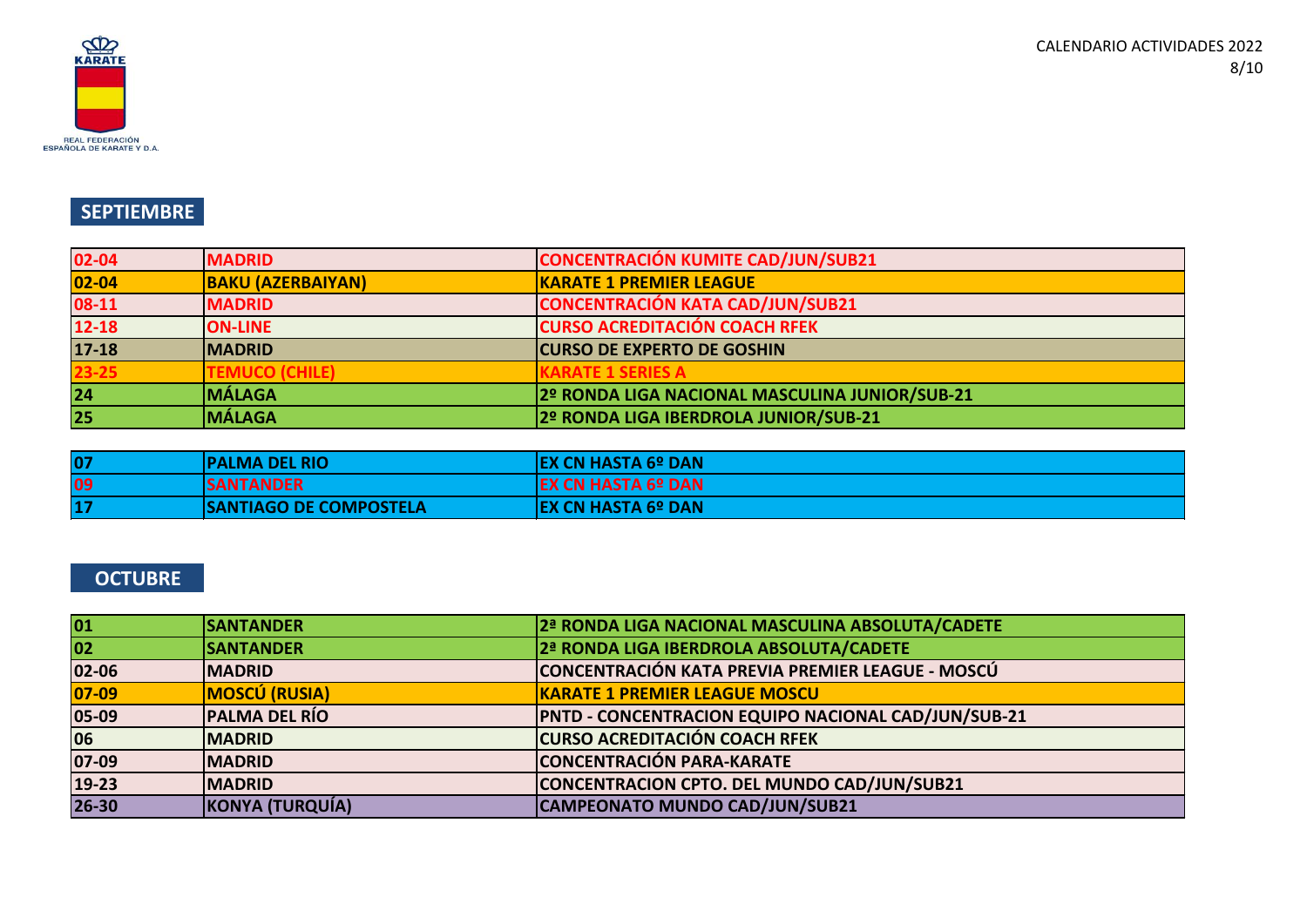

## **NOVIEMBRE**

| 05             | <b>AVILA</b>                | 2ª RONDA LIGA NACIONAL MASCULINA ALE/INF/JUV           |
|----------------|-----------------------------|--------------------------------------------------------|
| 06             | <b>IAVILA</b>               | 2ª RONDA LIGA IBERDROLA ALE/INF/JUV                    |
| 05-06          | <b>PAIS VASCO</b>           | <b>CURSO DE FESOECUAKUSTA Y EXÁMENES DE GOSHIN</b>     |
| $05-07$        | <b>IMADRID</b>              | CONCENTRACIÓN PREVIA SERIES A - HANGZHOU (CHINA)       |
| $11 - 13$      | <b>SIN DESIGNAR (CHINA)</b> | <b>KARATE 1 SERIES A</b>                               |
| $14 - 20$      | <b>ON-LINE</b>              | <b>CURSO ACREDITACIÓN COACH RFEK</b>                   |
| $19-20$        | <b>MADRID</b>               | <b>CURSO DE ESPECIALISTA EN AUTODEFENSA Y EXÁMENES</b> |
| $25 - 26 - 28$ | <b>PONTEVEDRA</b>           | <b>CAMPEONATO ESPAÑA CADETE, JUNIOR Y SUB-21</b>       |

| 12        | <b>ICACERES</b> | <b>IEX CN HASTA 6º DAN</b>  |
|-----------|-----------------|-----------------------------|
| <b>19</b> | <b>OVIEDO</b>   | <b>IEX CN HASTA 6º DAN</b>  |
| <b>19</b> | <b>IMELILLA</b> | <b>IEX CN HASTA 4º DANI</b> |
| <b>19</b> | <b>MURCIA</b>   | <b>EX CN HASTA 6º DAN</b>   |